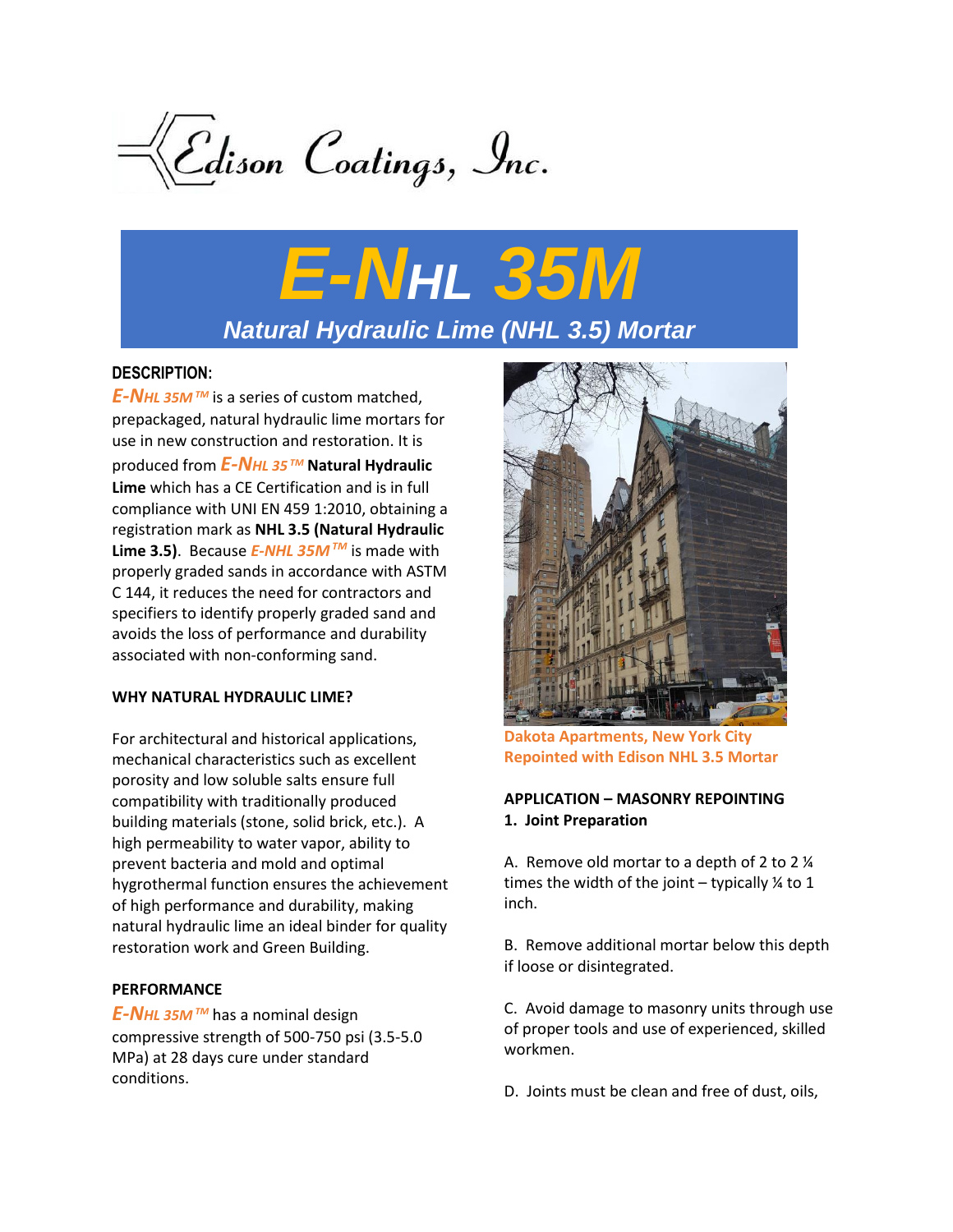residues, bacteria, mildew, mold or other organic matter, salt efflorescence, or loose material. Joints should be damp to reduce suction, but avoid ponding or complete saturation. Pre-dampen extremely porous substrates for up to several hours, if necessary, to avoid rapid drying.

## **2. Mortar Preparation**

A. Use only *E-NHL 35M TM* and water, unless otherwise instructed. Mix with clean water, free of oils, acids, alkali, salts, organic materials, or any other substance that may be deleterious to mortar or metal in the masonry assembly. Admixtures such as color pigments, air entraining agents, accelerators, retarders, water repellents, anti-freeze compounds and other admixtures should not be added to mortar unless specified and approved by Edison Coatings Inc.

B. Add approximately half the volume of mixing water required to a mechanical mortar mixer, and mix for 5 minutes. Add the remaining water, a little at a time, until the desired working consistency is reached. Total water may vary from batch to batch, depending on weather conditions. Use the minimum amount of water required to produce the desired workability, in order to minimize shrinkage and facilitate placement.

C. To enhance the plasticity characteristics of the product, let the freshly mixed material stand for approximately 10-15 minutes prior to application.

D. The material should be workable for up to 8 hours at normal conditions of 75 °F (24 °C).

# **3. Filling & Tooling Joints**

A. Recommended maximum thickness per "lift" is not to exceed 7/8 inches (2 cm). Start by filling deeper sections, compacting each layer, packing it into the rear and corners of the joint.

Mechanical auger-type pointing guns can also be used without additions of special admixtures. Filling should still be performed in lifts however.

B. As soon as the material reaches "thumbprint" hardness, apply the next layer. Several layers may be required.

C. Allow each layer time to harden before proceeding to the next. Most of the shrinkage in mortar occurs during this hardening stage, and proper timing will minimize overall shrinkage and cracking.

D. When the final lift is thumbprint hard, tool to specified profile. For localized repointing, match to adjacent, existing profile, or as instructed.

E. Proper tooling and timing is important for uniform color. If the mortar is tooled when too soft, colors may tend to dry lighter, and hairline cracks may occur. If tooled when too hard, dark streaks or "tool burns" may occur, and good bond with the masonry may not be achieved.

F. To avoid changing the appearance of the building, it may be necessary to slightly recess the mortar from the masonry surface, as flush filling of masonry joints in worn masonry may result in a visually wider joint than the original.

G. After tooling, new joints may be lightly brushed to provide a rougher, more weathered appearance. Use natural or nylon brushes, never metal brushes.

# **4. Curing**

A. Once applied, the product should be protected up to 48 hours from rain, frost, and rapid drying due to direct sun or forced ventilation. Light periodic misting should be performed several times a day for the first 2-3 days.

### **5. Cleaning**